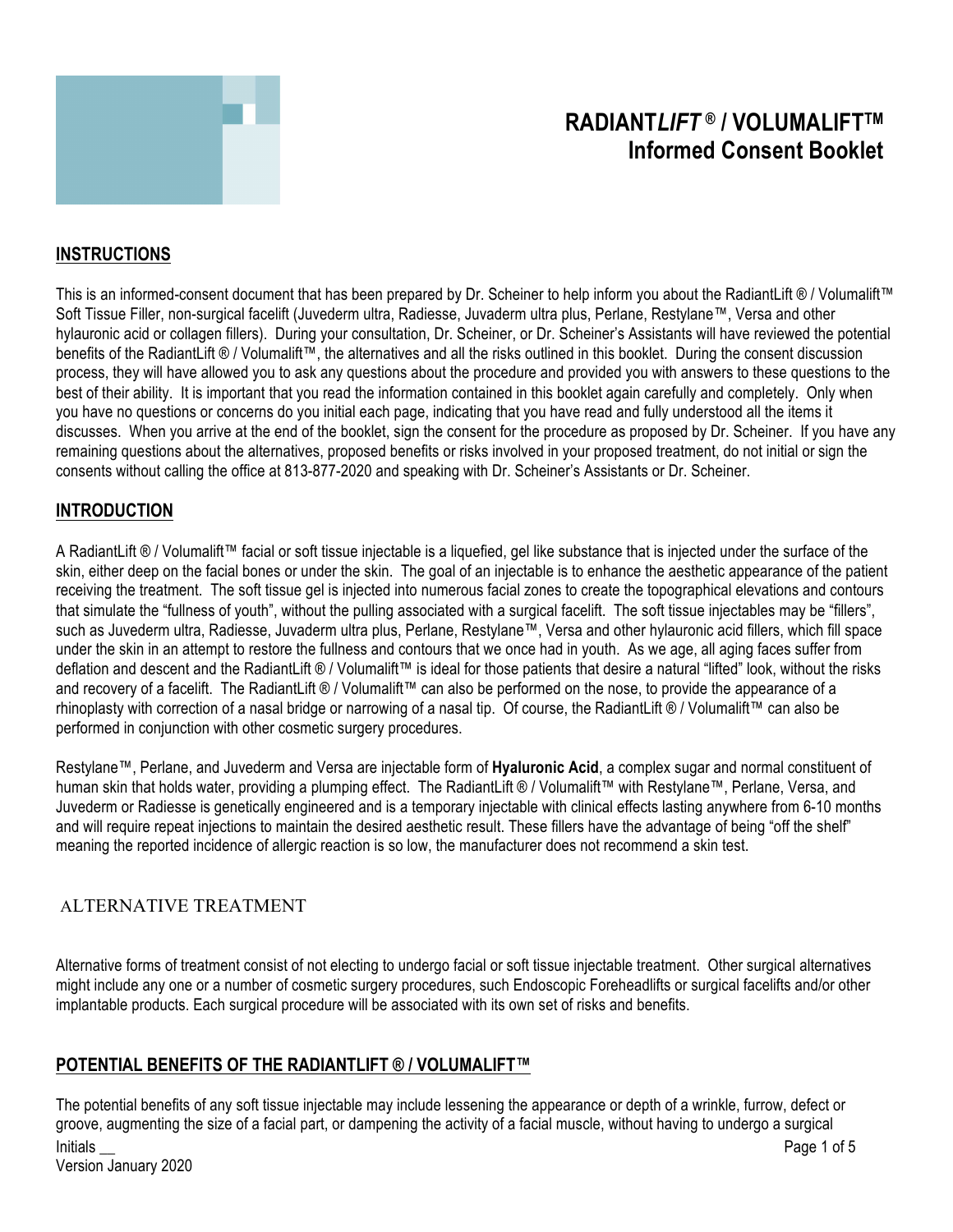procedure. The goal is to enhance one's appearance and with the RadiantLift ® / Volumalift™ Dr. Scheiner's goal is to use his sense of proportion and shape to deliver the necessary soft tissue contours to all aspects of your aging brow, face and jawline.

## **RISKS OF FACIAL INJECTABLE PROCEDURES**

**Infection**: Any injection, for any reason, carries a small risk of infection. Most infections, should they arise, can be treated with oral antibiotics. Subsequent surgery or drainage may be required and deformity may ensue.

**Bleeding/Bruising**: Bleeding, bruising and significant swelling can occur as a result of an injectable filler RadiantLift ® / Volumalift™ procedure. This may result in bruising or temporary discoloration of the treated area, scabbing, shedding or shallow scarring. To avoid excessive bruising, you should refrain from any Aspirin, Omega 3 fatty Acids ( Fish Oil), Ginko Biloba, Garlic, Ginsing, or NSAID products for 21 days leading up to your injection.

You should plan on between 1-3 days off work after your RadiantLift ® / Volumalift™.

**Herpes Simplex (Cold Sores)**: If you've previously had a facial cold sore (herpes simplex) at the injection site (lips), the RadiantLift ® / Volumalift™ lip enhancement might provoke an outbreak. Prophylactic anti-viral medication may reduce this risk, so notify your treatment professional if you are prone to cold sores on your lips.

**Skin Scarring**: In the rare event you have an ulceration, infection or abscess following your injection, a scar may develop. Scars may be large, unattractive and of a different color than surrounding skin. A subsequent surgical procedure may be required to try to improve the appearance of the scar.

**Allergic Reaction**: Despite appropriate screening, there is a risk that you may develop an allergic reaction to the Restylane™ used during your RadiantLift ® / Volumalift™, or to any local anesthetic that may be used during the procedure to numb the area to be injected. The allergic reaction may be minor or more significant and may be life threatening.

**Abscess**: In a small percentage of patients, an abscess or small skin boil may develop at the RadiantLift ® / Volumalift™ injectable site, which might require drainage. An abscess may result in an unfavorable scar.

**Temporary Results**: The results of your RadiantLift ® / Volumalift™ will be temporary (6-8 months) following the use of Restylane™ and you may repeat the whole injectable lift as needed.

**Lumpiness**: There is a small risk that the RadiantLift ® / Volumalift™ injectable may form a palpable or visible lump under the skin. This lump may be aesthetically displeasing and may be temporary or may not go away. Steroid injection or surgical excision may be required to treat this.

**Blurring or Vision or Neurologic Changes**: If fillers are injected in the area of the face or around the eye, stroke (neurologic deficits), vision changes including rarely loss of vision and eye injury has been reported.

**Hardness**: There is a risk that the RadiantLift ® / Volumalift™ injectable may feel firm to the touch and unnatural.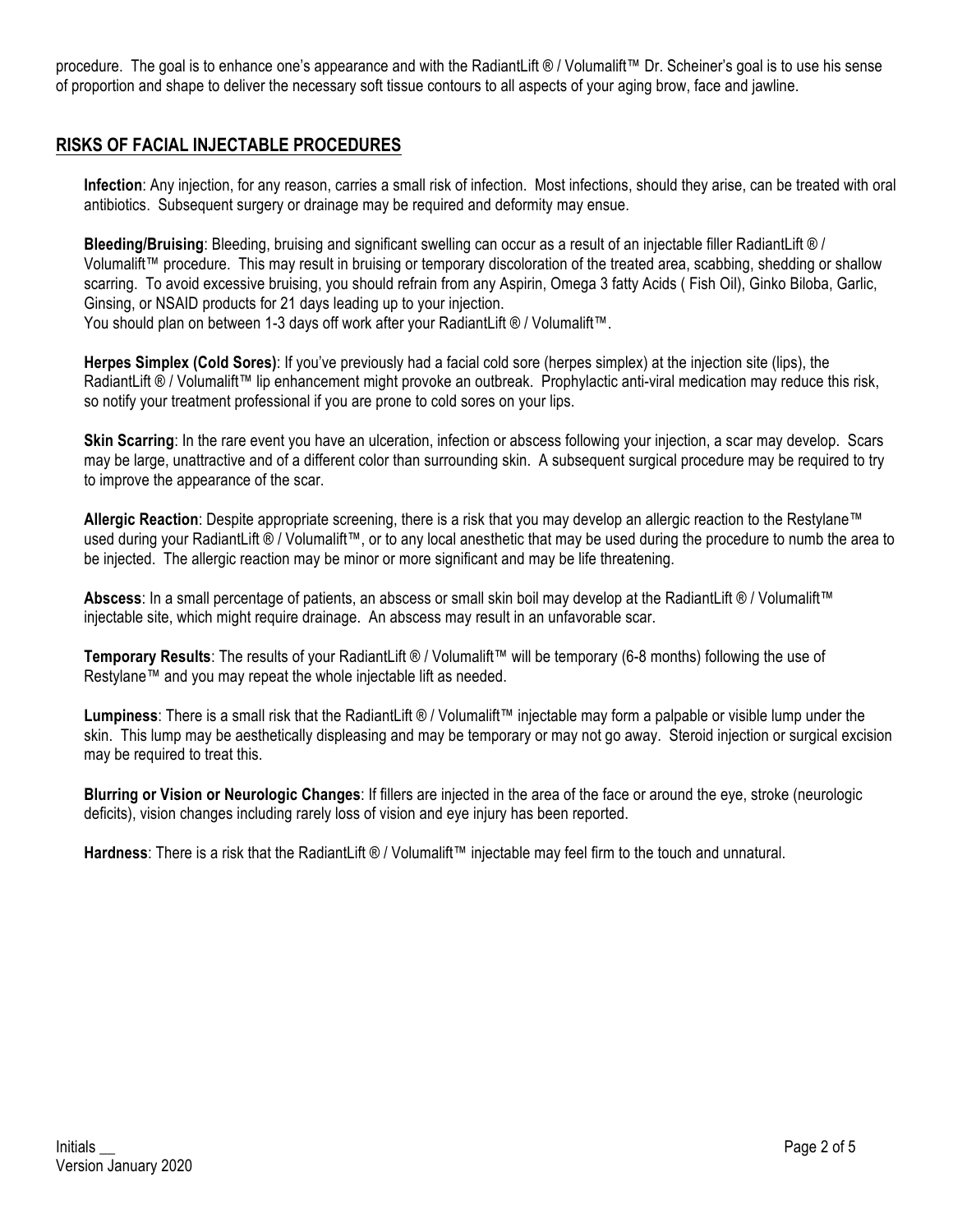**Asymmetries/Irregularities**: The use of any RadiantLift ® / Volumalift™ soft tissue injectable may result in irregularity and/or asymmetry. This irregularity may result in the need for subsequent treatment, which will be at an additional cost and/or, in rare circumstances the irregularities may be permanent.

**Acute Pain and Swelling**: It should be clear that the injection of the RadiantLift ® / Volumalift™ products will cause some swelling, bruising and discomfort. Pain is relative and may be modest or sharp. Dr. Scheiner uses a variety or techniques, from the use of local anesthesia to block certain nerves and then topical anesthesia to minimize pain and discomfort. You should plan on between 1-3 days off work after your RadiantLift ® / Volumalift™.

**Chronic Inflammation/ Pain**: Very rarely your body may react to the RadiantLift ® / Volumalift™ injections that causes a red, inflamed lesion (much like a pimple) which takes a long time to resolve, or may never resolve spontaneously. These lesions may also be associated with consistent pain and discomfort. Steroid injection, surgery or other treatments may be required for such reactions following an injection.

**Dissatisfaction With Your Results**: You may be disappointed with the cosmetic improvement or longevity achieved with your RadiantLift ® / Volumalift™. You may require multiple treatments to achieve the desired result or maintain it, again at an additional per milliliter of product cost.

**Immune Reaction**: There is a small chance of developing an autoimmune reaction to the filler agents.

**Pregnancy/Lactation**: Although with all facial injectables, there are no proven increased risks associated with pregnancy or lactation, you are advised to postpone your RadiantLift ® / Volumalift™ treatment if you are, or may be, pregnant or until you have completed breast feeding.

## **HEALTH INSURANCE**

Most health insurance companies exclude coverage for cosmetic surgical procedures such as RadiantLift ® / Volumalift™. Health related complications that may arise from such treatment are usually covered by all insurance plans. Please carefully review your health insurance subscriber-information pamphlet, if you have a private insurance carrier.

## **ADDITIONAL TREATMENT NECESSARY**

There are many variable conditions, in addition to risks and potential complications that may influence the long-term result from your facial injections. Even though risks and complications occur infrequently, the risks cited in this booklet are particularly associated with facial injectables and the RadiantLift ® / Volumalift™ procedure. Other complications and risks can occur but are even more uncommon. Should complications occur, additional treatments may be necessary. The practice of medicine and surgery is not an exact science. Although good results are expected, there is no guarantee or warranty expressed or implied, as to the results that may be obtained. Infrequently, it is necessary to perform additional treatments to improve results.

## **FINANCIAL RESPONSIBILITES**

These procedures are considered cosmetic and, therefore, are not covered by insurance. The patient is responsible for payment. Additional costs may occur should a complication develop from treatment.

## **DISCLAIMER**

Informed-consent documents are used to communicate information about the proposed RadiantLift ® / Volumalift™ treatment of a disease or condition such as facial aging and soft tissue deflation and dissection, as well as the treatment facial wrinkles, furrows or hypoplastic (underdeveloped) facial features, along with disclosure of risks and alternative treatment(s). The informed-consent process attempts to define principles of risk disclosure that should generally meet the needs of most patients in most circumstances.

Initials \_\_ Page 3 of 5 Version January 2020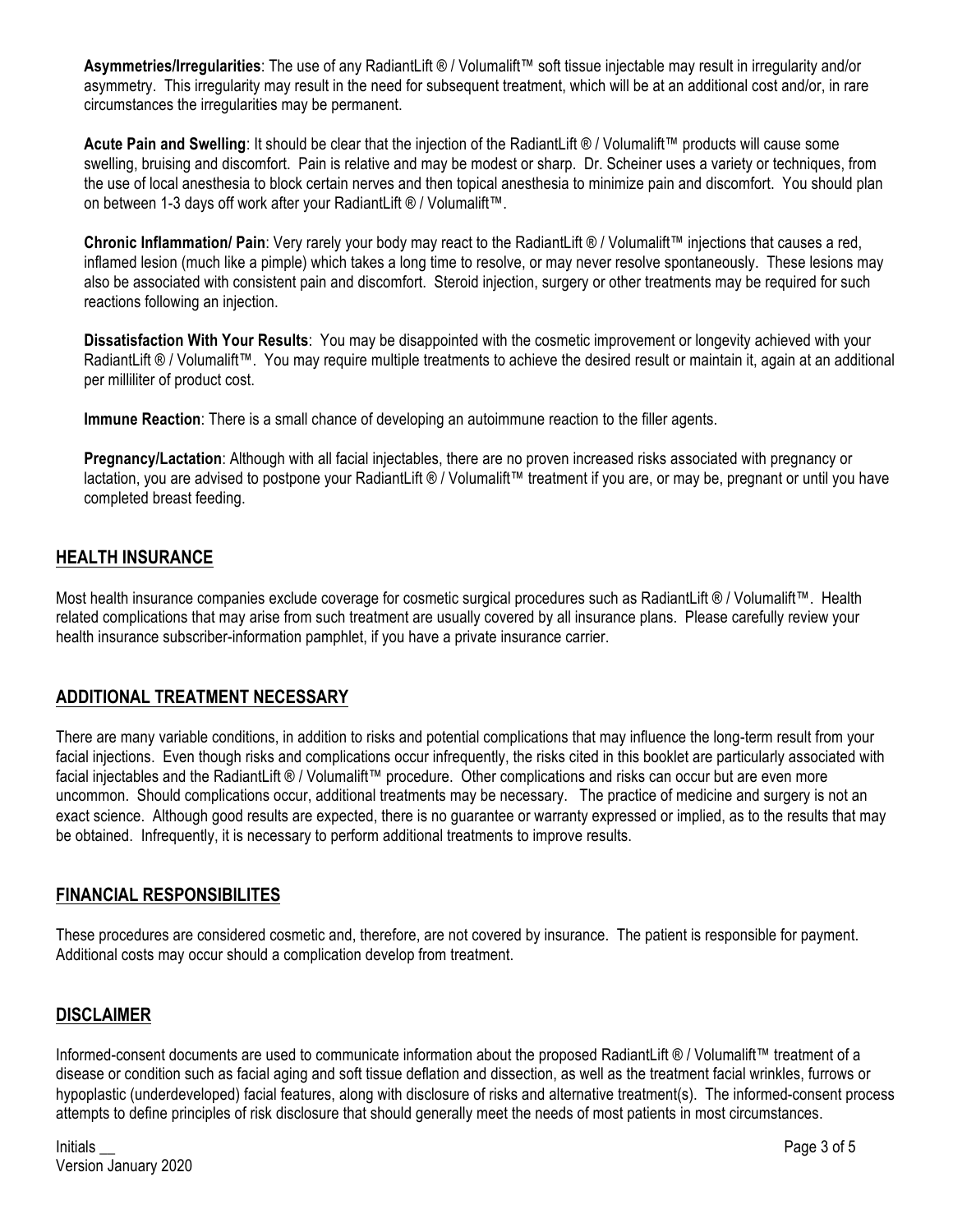What Dr. Scheiner and/or his Assistants have discussed with you, and included in this booklet, are the material risks both common and uncommon, that they feel a reasonable person would want to know, understand and consider in trying to decide if facial injectables and the RadiantLift ® / Volumalift™ are a cosmetic procedure they would like to undergo.

However, informed consent documents should not be considered all inclusive in defining other methods of care and risks encountered. Your doctor or Assistant may provide you with additional or different information, which is based on all the facts in your particular case and the state of medical knowledge.

Informed-consent documents are not intended to define or serve as the standard of medical care. Standards of medical care are determined on the basis of all of the facts involved in an individual case and are subject to change as scientific knowledge and technology advance and as practice patterns evolve. It is important that you read the above information contained on this and all proceeding pages carefully and have all of your questions answered before signing the consent on the next page. Questions and concerns can be answered by contacting the office at 813-877-2020, and speaking with Dr. Scheiner or one of our Dr. Scheiner's Assitants.